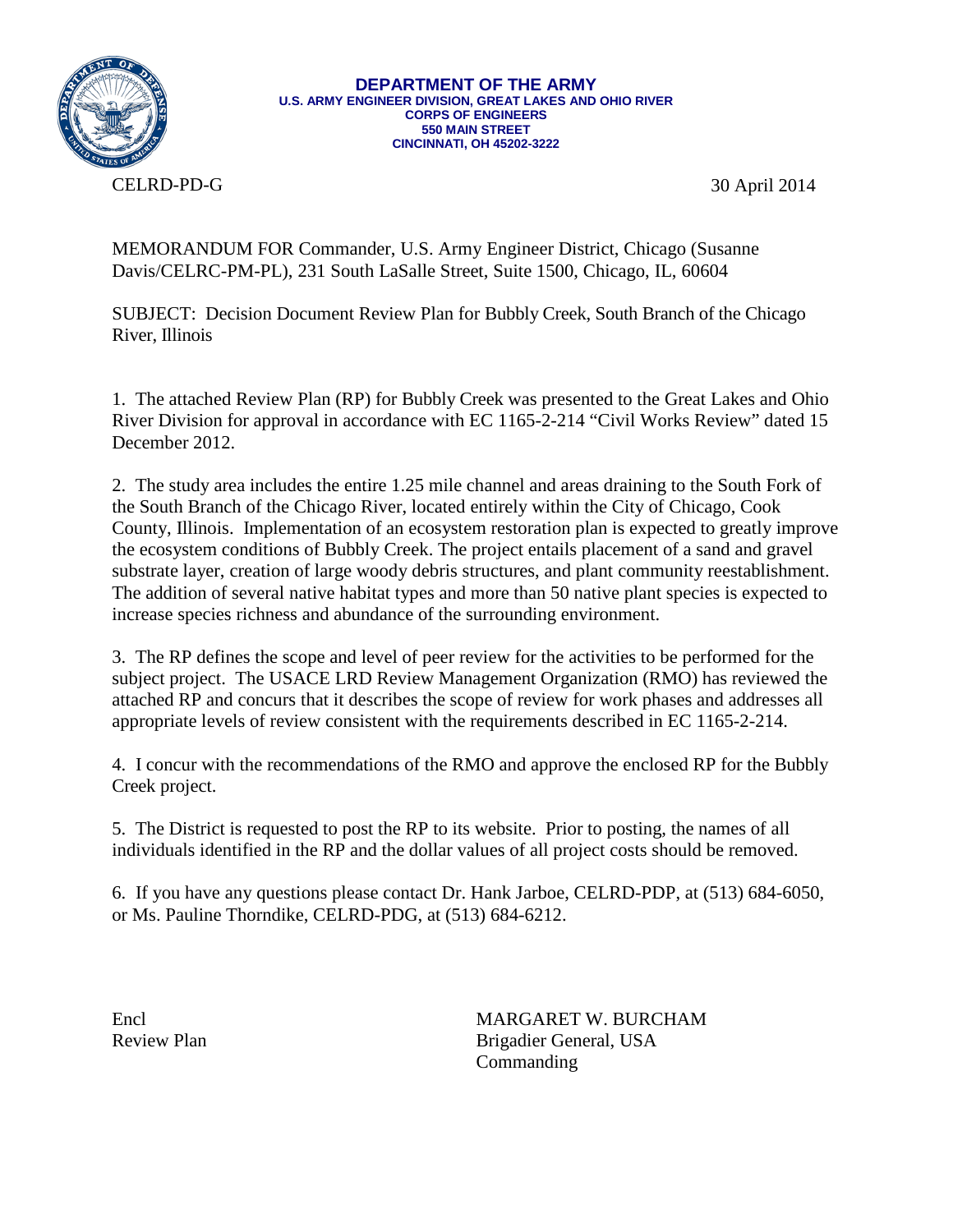## **DECISION DOCUMENT REVIEW PLAN**

# BUBBLY CREEK, SOUTH BRANCH OF THE CHICAGO RIVER, ILLINOIS

# FEASIBILITY STUDY

# **Chicago District**

**MSC Approval Date:** *11 February 2008*

**Last Revision Date:** 2 April 2014



**US Army Corps** of Engineers ®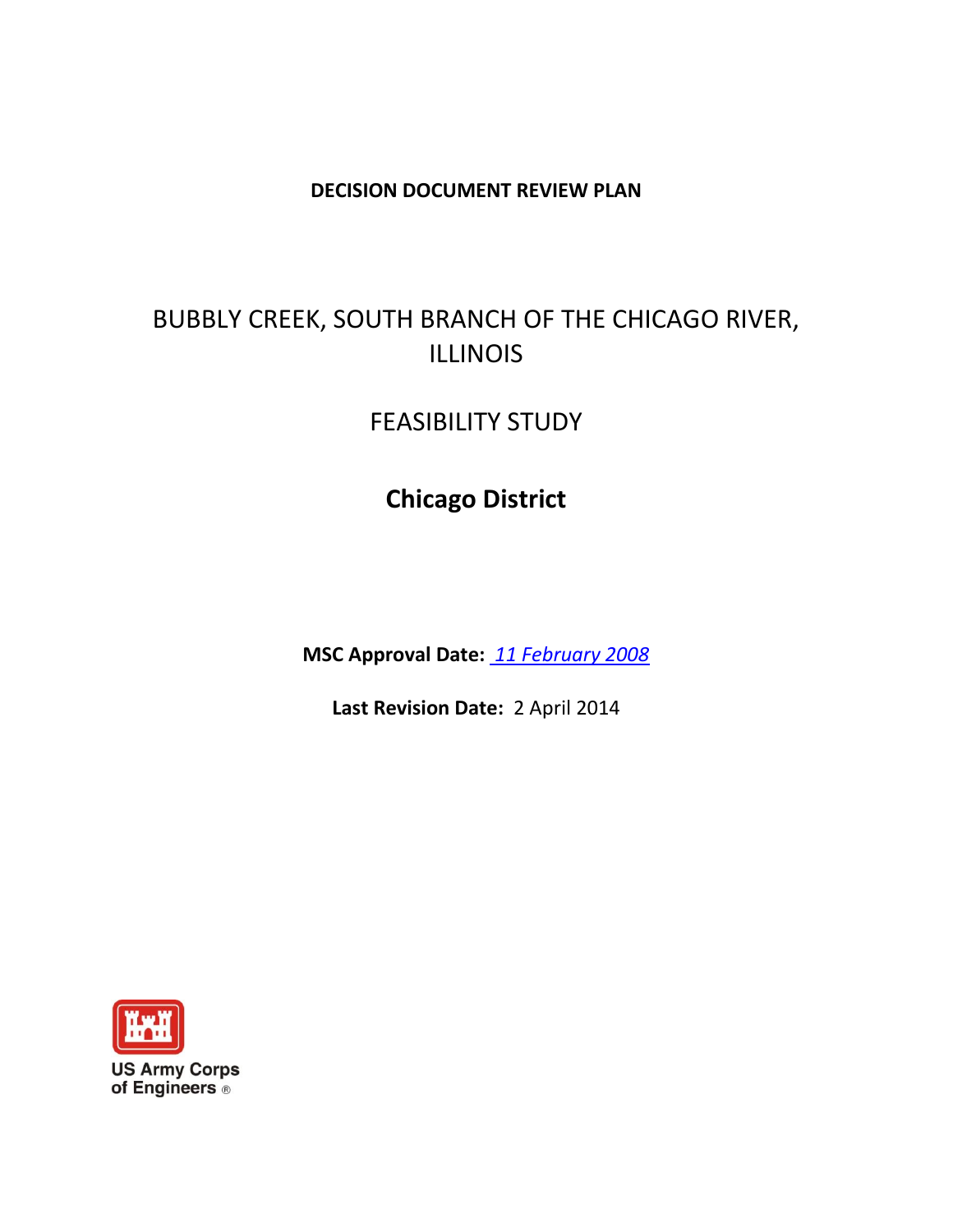## **DECISION DOCUMENT REVIEW PLAN**

# Bubbly Creek, South Branch of the Chicago River, Illinois **Feasibility Study**

## **TABLE OF CONTENTS**

| 1.              |                                                        |  |
|-----------------|--------------------------------------------------------|--|
| A.              |                                                        |  |
| <b>B.</b>       |                                                        |  |
| $\mathcal{C}$ . |                                                        |  |
| D.              |                                                        |  |
| 2.              | REVIEW MANAGEMENT ORGANIZATION (RMO) COORDINATION  2   |  |
| 3.              |                                                        |  |
| A.              |                                                        |  |
| <b>B.</b>       |                                                        |  |
| $C_{\cdot}$     |                                                        |  |
| D.              |                                                        |  |
| 4.              |                                                        |  |
| 5.              |                                                        |  |
| $A_{\cdot}$     |                                                        |  |
| <b>B.</b>       |                                                        |  |
| $C_{\cdot}$     |                                                        |  |
| 6.              |                                                        |  |
| A <sub>1</sub>  |                                                        |  |
| B <sub>1</sub>  |                                                        |  |
| $C_{\cdot}$     |                                                        |  |
| $7_{-}$         |                                                        |  |
| 8.              | COST ENGINEERING MANDATORY CENTER OF EXPERTISE (MCX)   |  |
|                 |                                                        |  |
| 9.              |                                                        |  |
|                 | A.                                                     |  |
| 10.             |                                                        |  |
| A.              |                                                        |  |
| <b>B.</b>       |                                                        |  |
| C.              |                                                        |  |
| D.              |                                                        |  |
| 11.             |                                                        |  |
| 12.             |                                                        |  |
| 13.             |                                                        |  |
|                 |                                                        |  |
|                 | ATTACHMENT 2: SAMPLE STATEMENT OF TECHNICAL REVIEW  15 |  |
|                 |                                                        |  |
|                 |                                                        |  |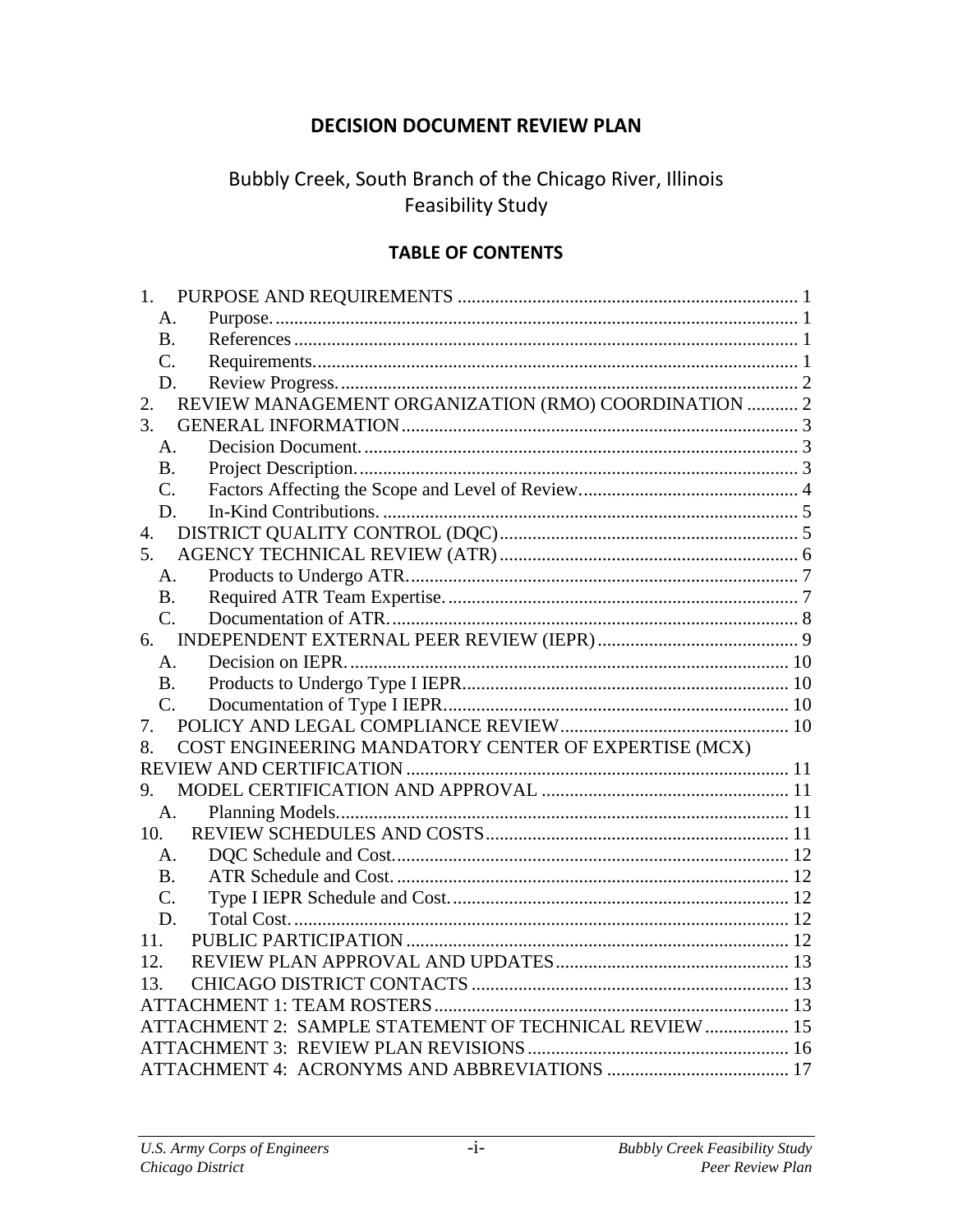## **DECISION DOCUMENT REVIEW PLAN**

# Bubbly Creek, South Branch of the Chicago River, Illinois Feasibility Study

#### <span id="page-3-0"></span>**PURPOSE AND REQUIREMENTS**

#### <span id="page-3-1"></span>*A. Purpose.*

This Review Plan updates the 30 March 2007 Review Plan that was approved by the Major Subordinate Command on 11 February 2008. This plan defines the scope and level of peer review for the Bubbly Creek, South Branch of the Chicago River, Illinois, Feasibility Study.

#### <span id="page-3-2"></span>*B. References*

- (1) Engineering Circular (EC) 1165-2-214, Civil Works Review , 15 Dec 2012
- (2) EC 1105-2-412, Assuring Quality of Planning Models, 31 Mar 2011
- (3) Engineering Regulation (ER) 1110-1-12, Quality Management, 30 Sep 2006
- (4) ER 1105-2-100, Planning Guidance Notebook, Appendix H, Policy Compliance Review and Approval of Decision Documents, Amendment #1, 20 Nov 2007
- (5) Project Management Plan, Bubbly Creek, South Branch of the Chicago River, Illinois, Feasibility Study

### <span id="page-3-3"></span>*C. Requirements.*

This review plan was developed in accordance with EC 1165-2-214, which establishes an accountable, comprehensive, life-cycle review strategy for Civil Works products by providing a seamless process for review of all Civil Works projects from initial planning through design, construction, and operation, maintenance, repair, replacement and rehabilitation (OMRR&R). The EC outlines four general levels of review: District Quality Control/Quality Assurance (DQC), Agency Technical Review (ATR), Independent External Peer Review (IEPR), and Policy and Legal Compliance Review. In addition to these levels of review, decision documents are subject to cost engineering review and certification (per EC 1165-2-214) and planning model certification/approval (per EC 1105-2-412). This document outlines the peer review plan for the Bubbly Creek, South Branch of the Chicago River Feasibility Study. A Feasibility Report that will potentially lead to Congressional Authorization will be developed and is therefore covered by the Circular.

> (1) District Quality Control (DQC). DQC is an internal review process of basic science and engineering work products focused on fulfilling the project quality requirements defined in the Project Management Plan (PMP). Basic quality control tools include a Quality Control Plan (QCP) and Quality Assurance Plan (QAP) providing for seamless review, quality checks and reviews, supervisory reviews, Project Delivery Team (PDT) reviews, etc. It is managed in the home district. Quality checks are performed by staff responsible for the work, such as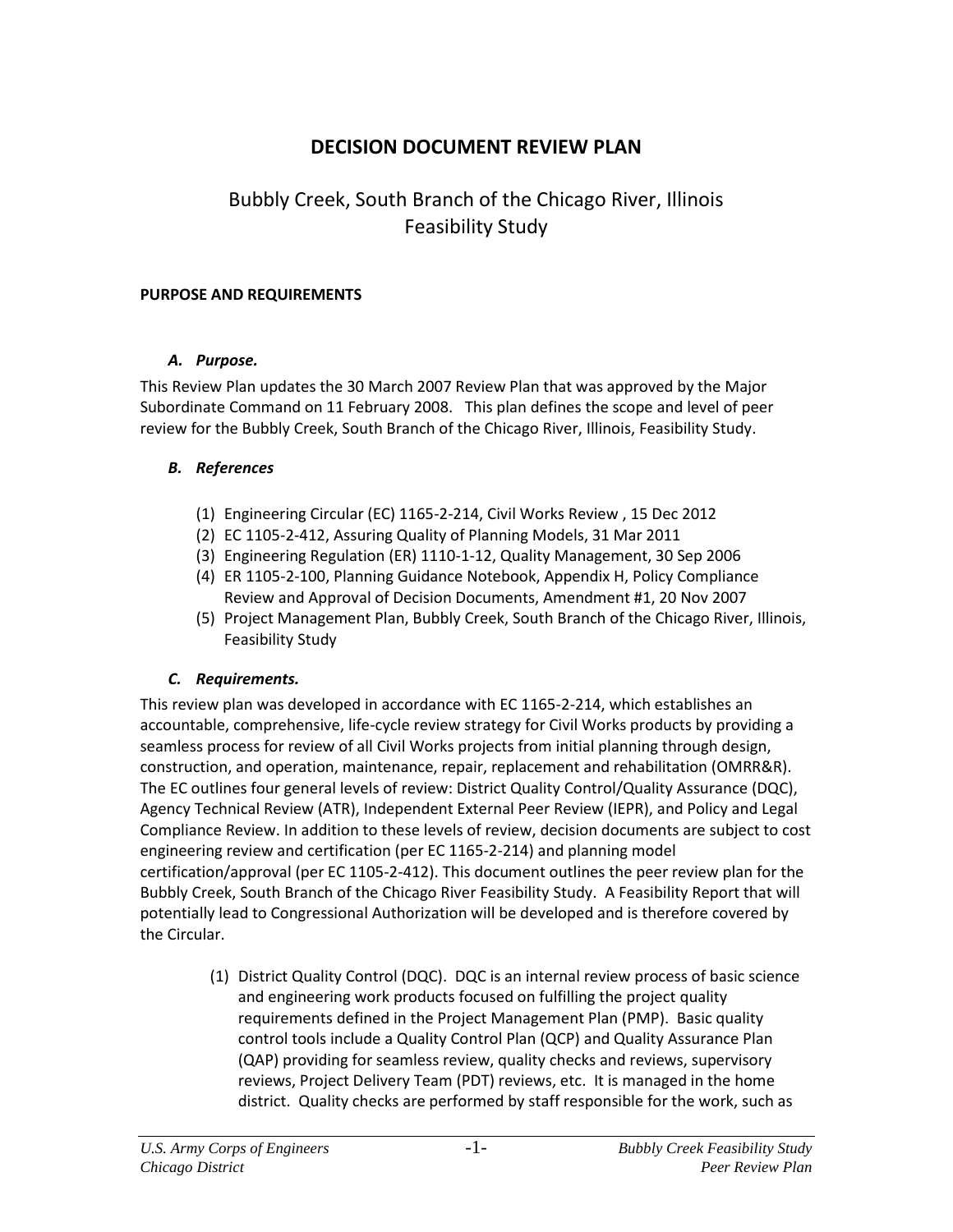supervisors, work leaders, team leaders, designated individuals from the senior staff, or other qualified personnel. However, they should not be performed by the same people who performed the original work, including managing/reviewing the work in the case of contracted efforts. Additionally, the PDT is responsible for a complete reading of any reports and accompanying appendices prepared by or for the PDT to assure the overall coherence and integrity of the report, technical appendices, and the recommendations before approval by the District Commander. The Major Subordinate Command (MSC) Regional Business Process/District Quality Control addresses the conduct and documentation of this fundamental level of review.

- (2) Agency Technical Review (ATR). EC 1165-2-214 requires that USACE Risk Management Center (RMC) shall serve as the Review Management Organization (RMO) for Dam Safety Modifications projects and Levee Safety Modification projects. For Decision Documents such as this one, the RMO will be the appropriate Planning Center of Expertise (PCX), in this case, the Ecosystem Restoration PCX. ATR is an in-depth review, managed within USACE, and conducted by a qualified team outside of the home district that is not involved in the day-to-day production of the project/product. The purpose of this review is to ensure the proper application of clearly established criteria, regulations, laws, codes, principles and professional practices. The ATR team reviews the various work products and assure that all the parts fit together in a coherent whole. ATR teams will be comprised of senior USACE personnel, preferably recognized subject matter experts with the appropriate technical expertise such as regional technical specialists (RTS), and may be supplemented by outside experts as appropriate. To assure independence, the leader of the ATR team shall be from outside the home MSC.
- (3) Independent External Peer Review (IEPR). IEPR is the most independent level of review, and is applied in cases that meet certain criteria where the risk and magnitude of the proposed project are such that a critical examination by a qualified team outside of USACE is warranted. For clarity, IEPR is divided into two types, Type I is generally for decision documents and Type II is generally for implementation documents.

### <span id="page-4-0"></span>*D. Review Progress.*

The review plan will be reviewed and updated on an annual basis, or as needed, to reflect the progress in project completion.

#### <span id="page-4-1"></span>**1. REVIEW MANAGEMENT ORGANIZATION (RMO) COORDINATION**

The RMO is responsible for managing the overall peer review effort described in this Review Plan. The RMO for decision documents is typically either a Planning Center of Expertise (PCX) or the Risk Management Center (RMC), depending on the primary purpose of the decision document. The RMO for the peer review effort described in this Review Plan is the Ecosystem Planning Center of Expertise (ECO-PCX).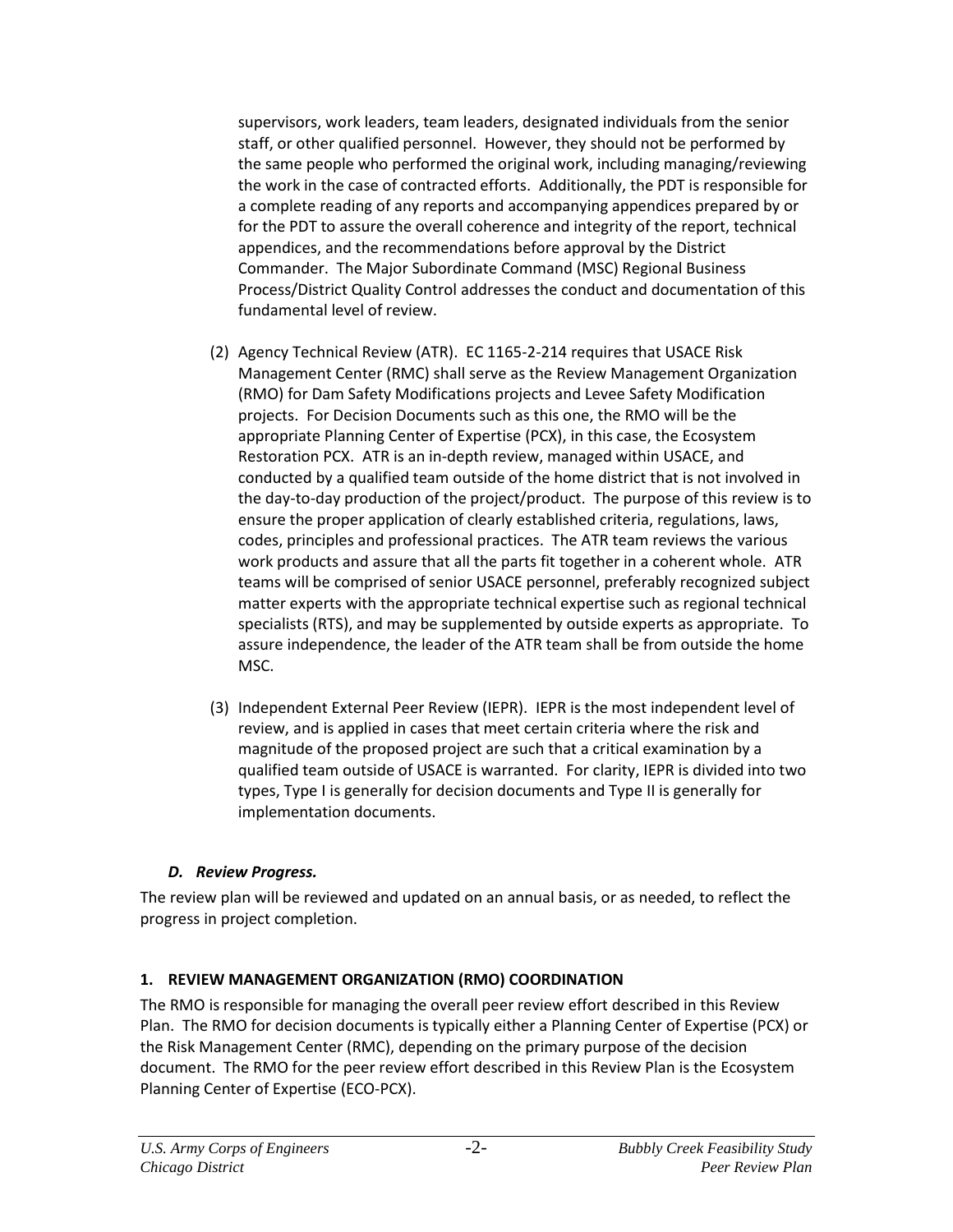The RMO will coordinate with the Cost Engineering Mandatory Center of Expertise (Cost-MCX) for the decision documents to ensure the appropriate expertise is included on the review teams to assess the adequacy of cost estimates, construction schedules and contingencies

## <span id="page-5-1"></span><span id="page-5-0"></span>**2. GENERAL INFORMATION**

## *A. Decision Document.*

The Bubbly Creek Feasibility Study, officially known as South Fork of the South Branch (SFSB) of the Chicago River, was authorized by the Senate Committee on Energy and Public Works adopted 20 July 2005. The Feasibility Study will produce a Feasibility Report (FR), with integrated Environmental Assessment (EA) document that complies with National Environmental Policy Act (NEPA). This report will provide the basis for a decision by the U.S. Congress to authorize construction of a Federal project. The feasibility phase of this project is cost shared 50/50 with the project sponsor, the City of Chicago. The report will provide planning, engineering, and implementation details of a recommended restoration plan to allow final design and construction to proceed subsequent to the approval of the plan. NEPA documentation is included in the report as an integrated Environmental Assessment.

## <span id="page-5-2"></span>*B. Project Description.*

The study is being conducted in accordance with the study resolution adopted by the Committee on Environment and Public Works, United States Senate, July 20, 2005. The study resolution authority reads as follows:

"*Resolved by the Committee on Environment and Public Works of the United States Senate, that, the Secretary of the Army, is requested to review the report of the Chief of Engineers on the Illinois River, Illinois submitted in Senate Document Numbered 126, Seventy-first Congress, second session, and other pertinent reports, to determine whether any modifications to the South Fork of the South Branch of the Chicago River (commonly known as Bubbly Creek) for ecosystem restoration is advisable at this time.*"

It is being cost shared with the non-federal sponsor, the City of Chicago. The study area includes the entire 1.25 mile channel and areas draining to the South Fork of the South Branch of the Chicago River, colloquially referred to as "Bubbly Creek" located entirely within the City of Chicago, Cook County, Illinois. A once sluggishly flowing channel that drained an area of 5 square miles of wetlands, Bubbly Creek has since been severely altered by human development. Bubbly Creek was once a pristine prairie slough that provided natural aquatic and terrestrial habitats for fish, bird, and mammal species. Bubbly Creek has endured major physical alterations including deepening and widening of the channel, creation of sheet pile banks, complete filling of wetlands within the original drainage area, severe hydrologic alterations including a major increase in drainage area, and introduction of polluted sediments and runoff. Today, the Bubbly Creek channel drains a 30 square mile area of metropolitan Chicago, begins near Racine Avenue and 38th Street at the Racine Avenue Pumping Station (RAPS), and flows north into the South Branch of the Chicago River near Ashland Avenue.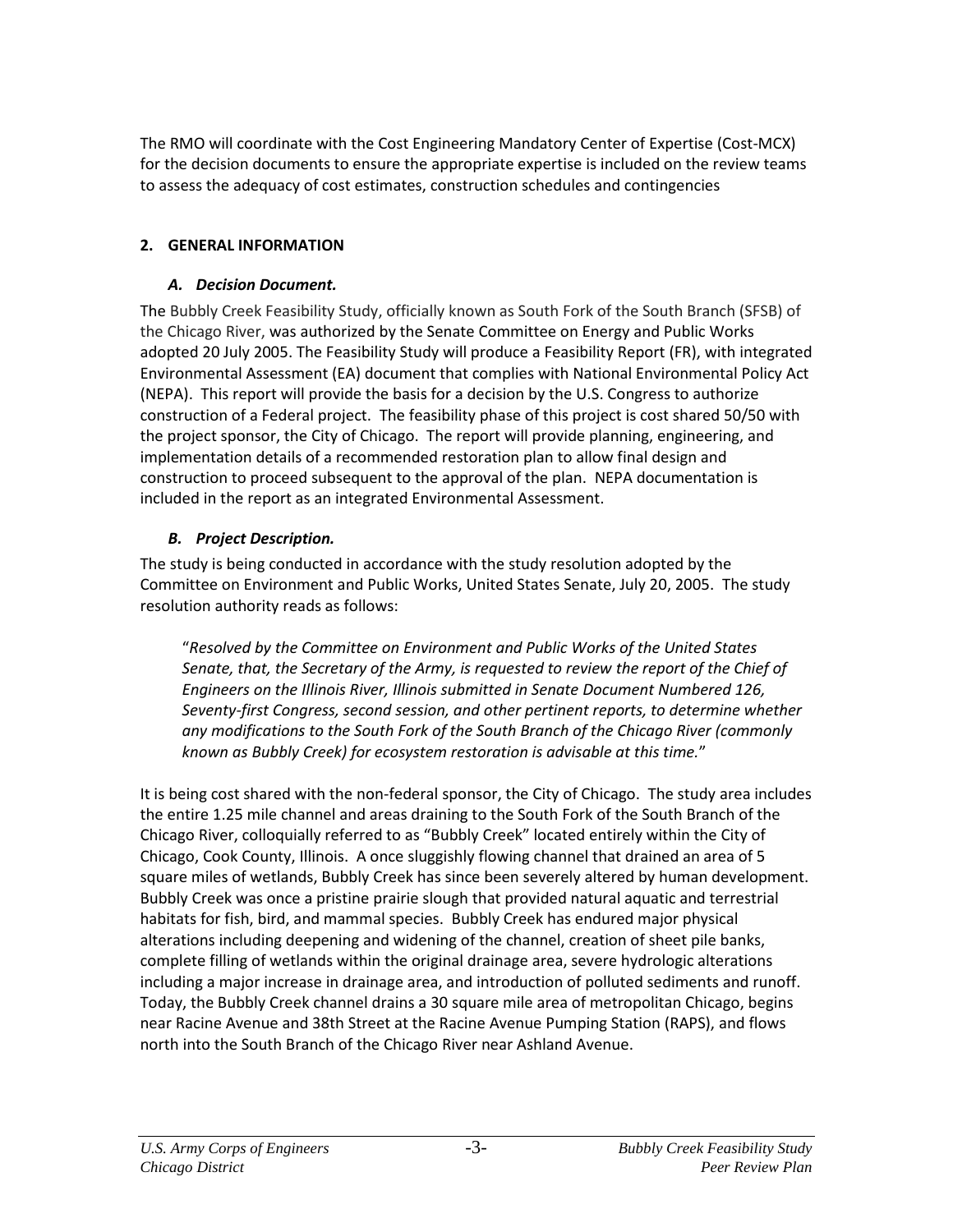Implementation of an ecosystem restoration plan would greatly improve the ecosystem conditions of Bubbly Creek. The addition of several native habitat types and close to  $50^+$  native plant species would increase species richens and abundance of the surrounding environment. Generally, measures include 1) sand and gravel substrate layer, 2) large woody debris structures, and 3) plant community reestablishment. Large woody debris can be broken down into structural components: a) fish & turtle habitat (trunk & limbs), b) heron & bird habitat (trunk & limbs), c) wetland structural habitat (rootwads). Plant communities are specified by a) aquatic bed, b) emergent, c) transitional bank, and d) riparian. The estimated cost for the tentatively recommended plan is approximately \$xx,xxx,xxx.

## <span id="page-6-0"></span>*C. Factors Affecting the Scope and Level of Review.*

The scope and level of review for this study will be impacted by institutional factors rather than technical ones. Recommendations from this study require NER/ecosystem restoration benefits, which could be achieved through: placement of sand and gravel for substrate restoration, invasive plant removal, native plantings within the channel and along the banks and placement of woody debris. While these measures do not pose technical challenges, institutional challenges do exist with the placing new substrate atop soft sediment. USACE Chicago District (LRC) has experience in placing substrate on these types of channel bottoms; such as Red Mill Pond Section 506 and design contributions to the West Branch Grand Calumet River Restoration Project; however, LRC has involved Engineering Research and Development Center (ERDC) as an integral member of the Project Delivery Team (PDT). ERDC has been instrumental in the engineering aspects of the substrate layer design. USACE LRC has much experience in invasive species removal, native plantings, and designing to the site's hydrology, hydraulics and geomorphic conditions. The public and the local sponsor support this project.

- (1) Challenges: The measures involved in restoring the ecosystem of Bubbly Creek are not expected to generate significant technical, institutional, or social challenges. LRC has in-house expertise in ecosystem restoration and experience in invasive species removal, native plantings, and designing to the site's hydrology, hydraulics and geomorphic conditions. LRC has coordinated with ERDC's experts in the field of placement of new substrate on soft sediment. They have assisted in the formulation and design of this substrate restoration feature and have provided guidance on construction methods.
- (2) Project Risks: There are risks are associated with the success of the project. Data gaps to inform decisions and reduce the risk will be addressed during the next phase of study where additional site specific site investigation and data collection will occur. Remaining risk will be mitigated with the development and implementation of an adaptive management plan.
- (3) Life Safety: The project will neither be justified by life safety or will involve significant threat to human life/safety assurance. There is no reason to believe that any measures involved in the project are associated with a significant threat to human life. The Chicago District Chief of Technical Services Division has determined that the project does not involve a significant threat to human life/safety, as the products may include the design and implementation of: 1) Selective Dredging; 2) Capping; 3) Creating channel base flow 4) Bypassing the RAPS overflow, and 5) No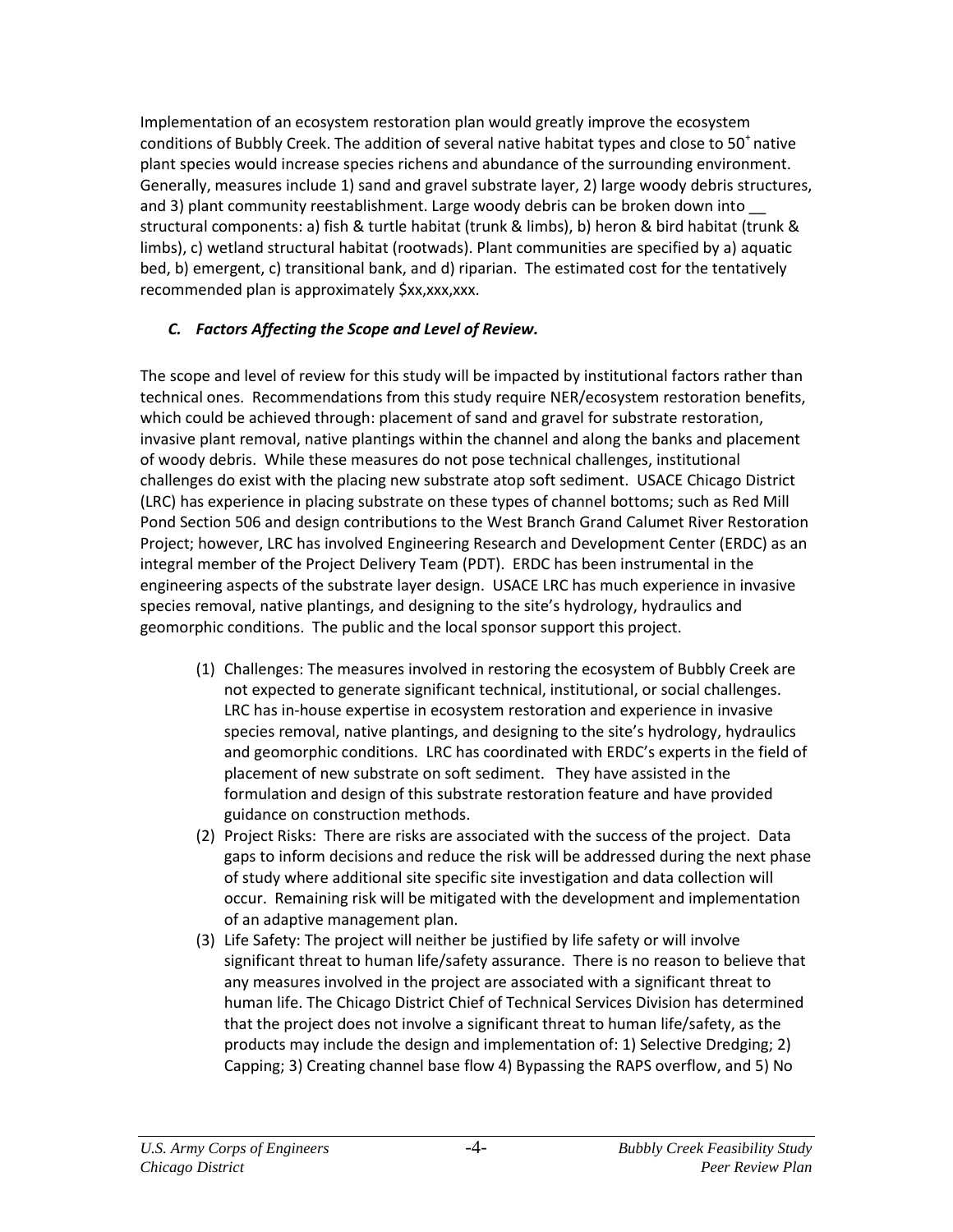Federal Action. Governor Request for Peer Review: The Governor **has not** requested peer review by independent experts**.**

- (4) Public Dispute:The project/study is not anticipated to be controversial nor result in significant public dispute as to the size, nature, or effects of the project or to the economic or environmental costs or benefits of the project. To date, the public and the governmental agencies that are members of the PDT support the project.
- (5) Project Design/Construction: The anticipated project design will take advantage of prevailing practices and methodologies. It is not expected to be based on novel methods or involve the use of innovative techniques, or present complex challenges for interpretation.
- (6) The project is not anticipated to require redundancy, resiliency, and/or robustness, unique construction sequencing, or a reduced or overlapping design construction schedule.

#### <span id="page-7-0"></span>*D. In-Kind Contributions.*

Products and analyses provided by non-Federal sponsors as in-kind services are subject to DQC, ATR, and IEPR. The in-kind products and analyses to be provided by the non-Federal sponsor include:project oversight, project Web site development, Phase I site investigations, Phase II sediment sampling and sediment geotechnical investigations, review and comment on technical reports, surveying and mapping, compiling data.

## <span id="page-7-1"></span>**3. DISTRICT QUALITY CONTROL (DQC)**

All decision documents (including supporting data, analyses, environmental compliance documents, etc.) shall undergo DQC. DQC is an internal review process of basic science and engineering work products focused on fulfilling the project quality requirements defined in the Project Management Plan (PMP). The home district shall manage DQC. Documentation of DQC activities is required and should be in accordance with the Quality Manual of the District and the home MSC.

All products shall undergo appropriate Chief's review. Chief's of all sections with participating PDT members will review the completed document and submit comments and/or edits. All analyses, documentation, and design calculations are checked and signed-off by an independent peer reviewer. Edits will be incorporated into the document and rerouted for final approval requiring sign-off from the reviewers and the appropriate Branch Chiefs. This review, in conjunction with the PDT review is completed to ensure consistency of the document prior to ATR. Review comments are coordinated by the team with the manager.

All analyses, documentation, and designs will be checked and initialed by the reviewer. Comments and responses from reviewers and Chiefs for the study and design products shall be documented and maintained in shared electronic folders. Pertinent quality control checklists will be completed and signed by the Chiefs.

### **District Quality Control (DQC) Overview**:

- Purpose: Quality Control of science and engineering work products
- Managed by: Study Manager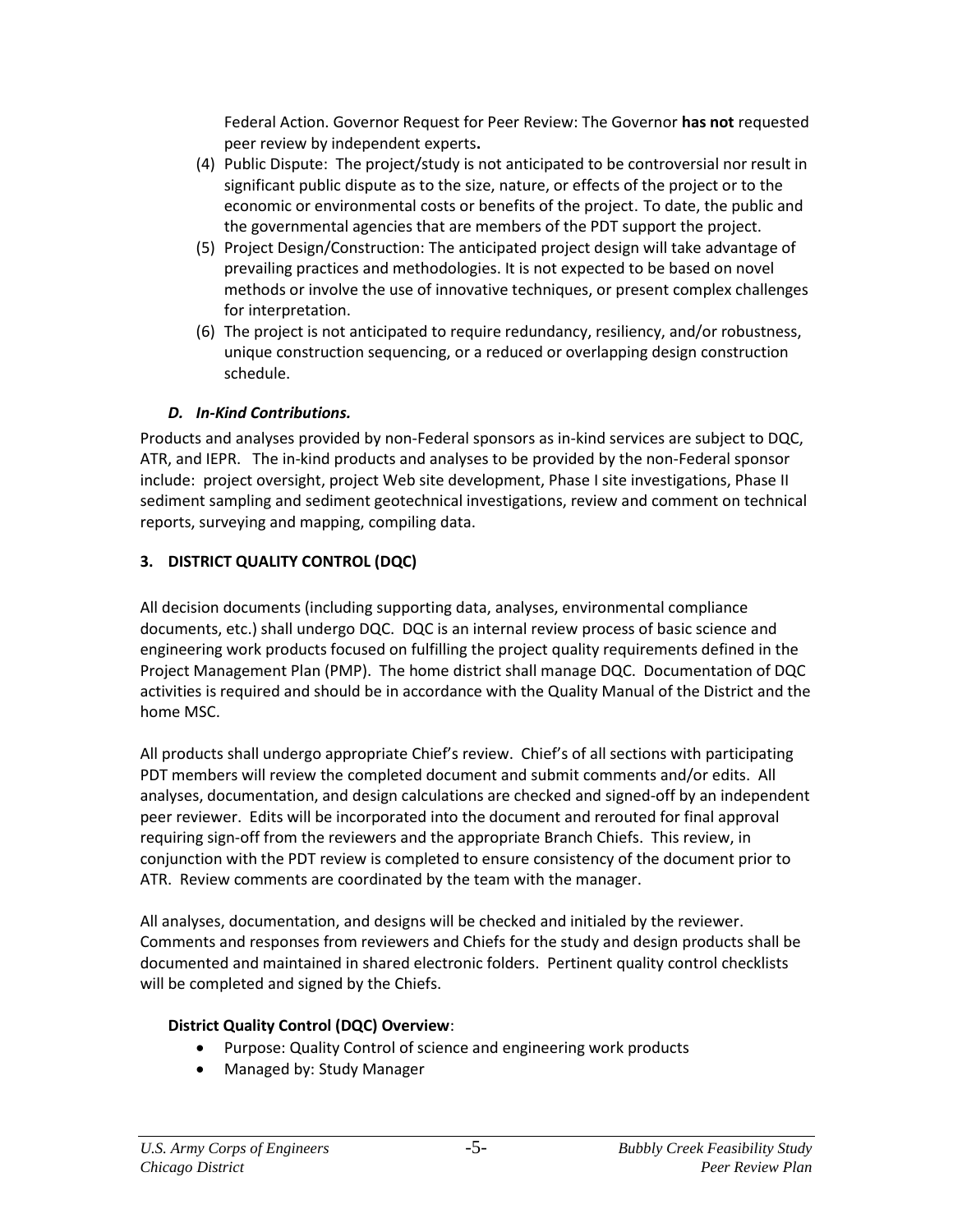- Performed by: Chicago District Technical Team Members, independent peer reviewer, section and branch chiefs
- Required for: All study narratives, analyses, design products, reports, evaluations and assessments
- Documentation: DrChecks or Word Document

**Products to Undergo DQC.** All feasibility report products have or will undergo DQC including the Feasibility Scoping Meeting Document, the Alternative Formulation Briefing Document, Draft Feasibility Report, and Final Feasibility Report.

## <span id="page-8-0"></span>**4. AGENCY TECHNICAL REVIEW (ATR)**

ATR is mandatory for all decision documents (including supporting data, analyses, environmental compliance documents, etc.). The objective of ATR is to ensure consistency with established criteria, guidance, procedures, and policy. The ATR will assess whether the analyses presented are technically correct and comply with published USACE guidance, and that the document explains the analyses and results in a reasonably clear manner for the public and decision makers. ATR is managed within USACE by the designated RMO and is conducted by a qualified team from outside the home district that is not involved in the day-to-day production of the project/product. ATR teams will be comprised of senior USACE personnel and may be supplemented by outside experts as appropriate. The ATR team lead will be from outside the home MSC.

## **Agency Technical Review Overview:**

- Purpose: Ensure the quality and credibility of the government's scientific information and verify compliance with National Environmental Policy Act (NEPA) and other environmental compliance documents
- Managed by: ATR Leader (Outside Lakes and Rivers Division MSC)
- Performed by: Senior Technical Team Members, preferably recognized subject matter experts (Outside Chicago District)
- Required for: Feasibility Report
- Documentation: DrChecks and Review Report
- Review Management Organization: Lakes and Rivers Division MSC

Subject matter experts from within USACE will conduct the ATR. ATR reviewers shall be approved by the Ecosystem PCX. Selections will be based on expertise, experience, and skills, including specialists from multiple disciplines as necessary to ensure comprehensive review. ATR teams will be comprised of senior USACE personnel, preferably recognized subject matter experts with the appropriate technical expertise, and may be supplemented by outside experts as appropriate. To assure independence, the leader of the ATR team shall be from outside the home MSC and the ATR team shall be from outside the Chicago District.

The group of qualified reviewers shall be formed into panels that are sufficiently broad and diverse to fairly represent the relevant scientific and engineering perspectives and fields of knowledge. RMO shall ensure that reviewers who are Federal employees (including special government employees) comply with applicable Federal ethics requirements. In selecting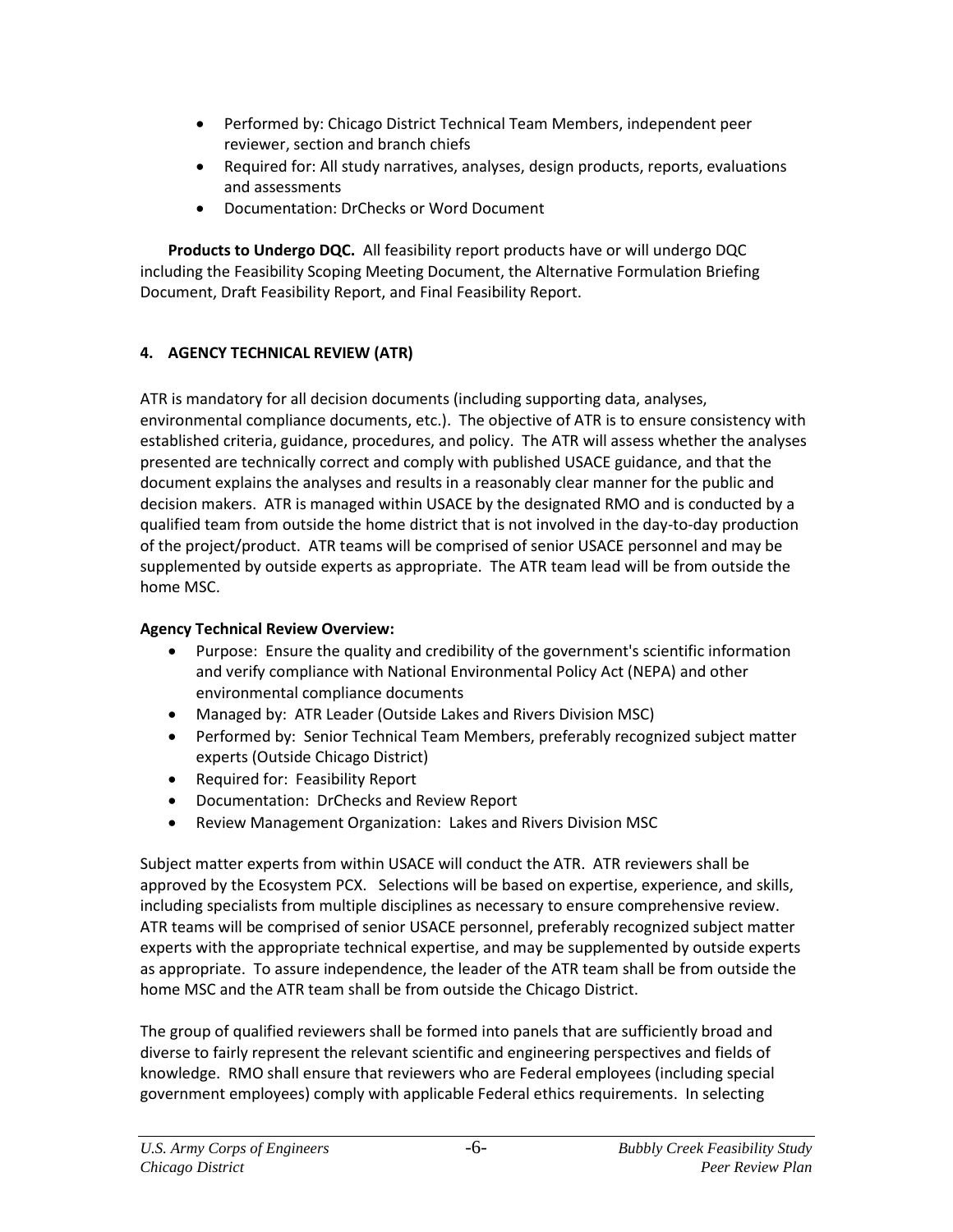reviewers who are not Federal government employees, the National Academy of Sciences' policy for committee selection with respect to evaluating the potential for conflicts (e.g., those arising from investments; agency, employer, and business affiliations; grants, contracts and consulting income) shall be adopted or adapted.

#### <span id="page-9-0"></span>*A. Products to Undergo ATR.*

ATR will be performed throughout the study in accordance with the District and MSC Quality Management Plans. The Feasibility Scoping Meeting document and the Alternative Formulation Briefing document have undergone ATR review in July 2010 and August 2013 respectively. The draft Feasibility report and the final Feasibility Report are estimated to undergo ATR in December 2013 and April 2014 respectively. Certification of product ATRs will be provided prior to vertical team reviews and prior to District Commander approval of the final report.

#### <span id="page-9-1"></span>*B. Required ATR Team Expertise.*

A reviewer may be able to address more than one discipline.

| <b>ATR Team Members/Disciplines</b> | <b>Expertise Required</b>                                    |  |
|-------------------------------------|--------------------------------------------------------------|--|
| <b>ATR Lead</b>                     | The ATR lead should be a senior professional with extensive  |  |
|                                     | experience in preparing Civil Works decision documents       |  |
|                                     | and conducting ATR. The lead should also have the            |  |
|                                     | necessary skills and experience to lead a virtual team       |  |
|                                     | through the ATR process. The ATR lead may also serve as a    |  |
|                                     | reviewer for a specific discipline (such as planning,        |  |
|                                     | economics, environmental resources, etc).                    |  |
| Plan Formulation                    | The Planning reviewers should be senior water resources      |  |
|                                     | planners with experience in ecosystem restoration.           |  |
| Economics                           | The Economics Panel Member reviewer will be responsible      |  |
|                                     | for reviewing the required economic analyses, project        |  |
|                                     | benefits, anticipated future costs. They will be responsible |  |
|                                     | for reviewing the CE/ICA and IWR Plan.                       |  |
| Biologist/Ecosystem                 | The biologist should be familiar with ecosystem restoration  |  |
| Restoration/NEPA                    | within urban settings. The biologist should also be familiar |  |
|                                     | with lacustrine ecology. The biologist will be responsible   |  |
|                                     | for reviewing the NEPA compliance for the study.             |  |
| <b>Hydraulic Engineering</b>        | The hydraulic engineering reviewer will be an expert in the  |  |
|                                     | field of hydraulics and have a thorough understanding of     |  |
|                                     | urban storm water and combined sewage management             |  |
|                                     | and/or computer modeling techniques that will be used        |  |
|                                     | such as HEC-RAS, FLO-2D, and UNET.                           |  |
| <b>Geotechnical Engineering</b>     | The geotechnical engineer should be familiar with CPT        |  |
|                                     | testing and methods to determine shear stresses in soft      |  |
|                                     | material. This person should be able to review data and      |  |
|                                     | apply it to a project.                                       |  |
| Civil Engineering                   | The civil engineer should be familiar with completing        |  |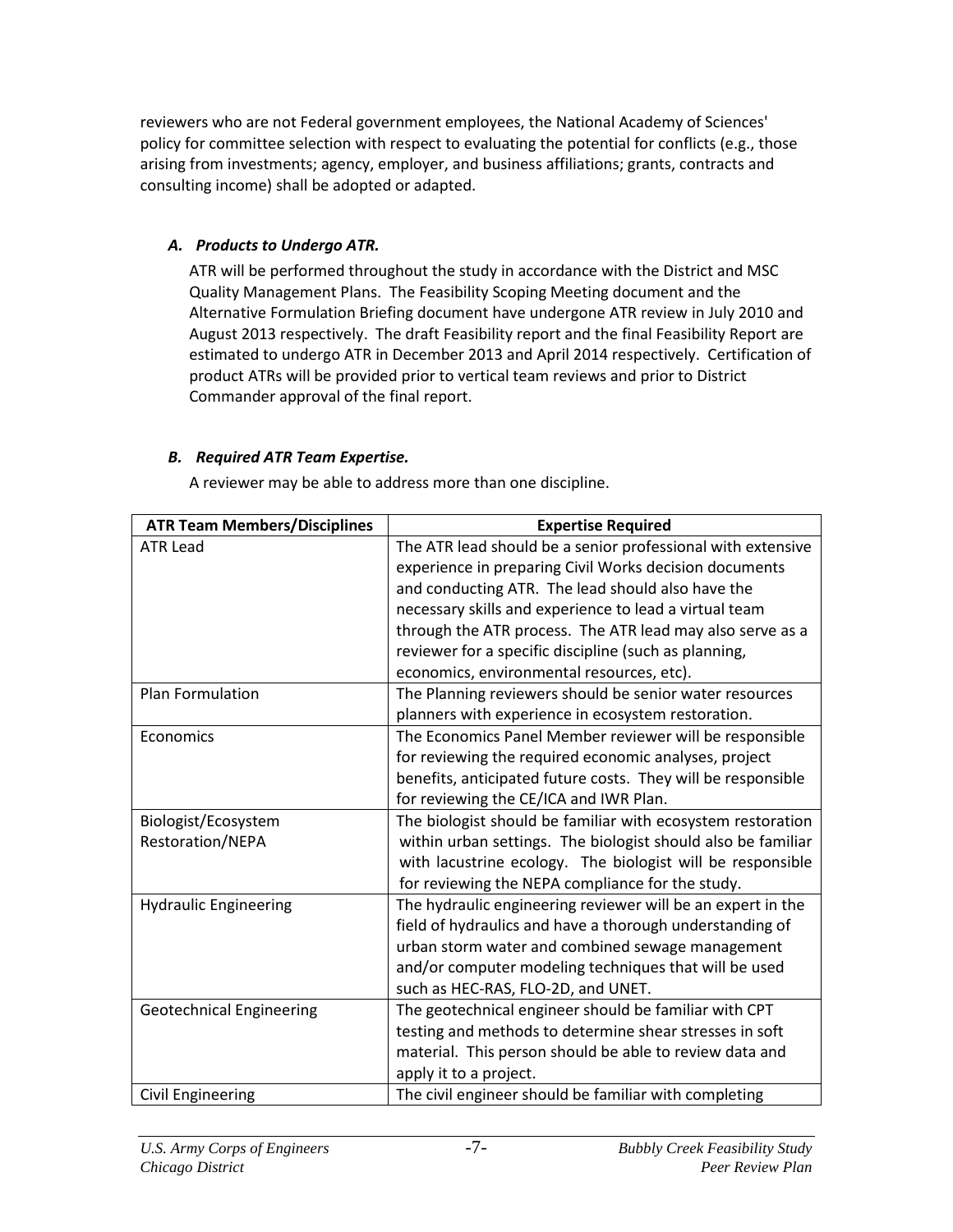|                               | quantity take offs and generating feasibility level design |  |
|-------------------------------|------------------------------------------------------------|--|
|                               | plates.                                                    |  |
| <b>Cost Engineering</b>       | The cost engineers should be familiar with methods and     |  |
|                               | costs to place substrate in a channel, remove invasive     |  |
|                               | plants and plant native plants.                            |  |
| <b>Real Estate</b>            | The real estate specialist should have experience the real |  |
|                               | estate issues associated with riparian ecosystem           |  |
| <b>Environmental Engineer</b> | The environmental engineer should have experience in       |  |
|                               | Phase I and Phase II site assessments in an urban setting, |  |
|                               | identifying adverse environmental conditions and           |  |
|                               | formulating methods for addressing those conditions.       |  |

#### <span id="page-10-0"></span>*C. Documentation of ATR.*

DrChecks review software will be used to document all ATR comments, responses and associated resolutions accomplished throughout the review process. Comments should be limited to those that are required to ensure adequacy of the product. The four key parts of a quality review comment will normally include:

- (1) The review concern identify the product's information deficiency or incorrect application of policy, guidance, or procedures;
- (2) The basis for the concern cite the appropriate law, policy, guidance, or procedure that has not be properly followed;
- (3) The significance of the concern indicate the importance of the concern with regard to its potential impact on the plan selection, recommended plan components, efficiency (cost), effectiveness (function/outputs), implementation responsibilities, safety, Federal interest, or public acceptability; and
- (4) The probable specific action needed to resolve the concern identify the action(s) that the reporting officers must take to resolve the concern.

In some situations, especially addressing incomplete or unclear information, comments may seek clarification in order to then assess whether further specific concerns may exist.

The ATR documentation in DrChecks will include the text of each ATR concern, the PDT response, a brief summary of the pertinent points in any discussion, including any vertical team coordination (the vertical team includes the district, RMO, MSC, and HQUSACE), and the agreed upon resolution. If an ATR concern cannot be satisfactorily resolved between the ATR team and the PDT, it will be elevated to the vertical team for further resolution in accordance with the policy issue resolution process described in either ER 1110-1-12 or ER 1105-2-100, Appendix H, as appropriate. Unresolved concerns can be closed in DrChecks with a notation that the concern has been elevated to the vertical team for resolution.

At the conclusion of each ATR effort, the ATR team will prepare a Review Report summarizing the review. Review Reports will be considered an integral part of the ATR documentation and shall:

Identify the document(s) reviewed and the purpose of the review;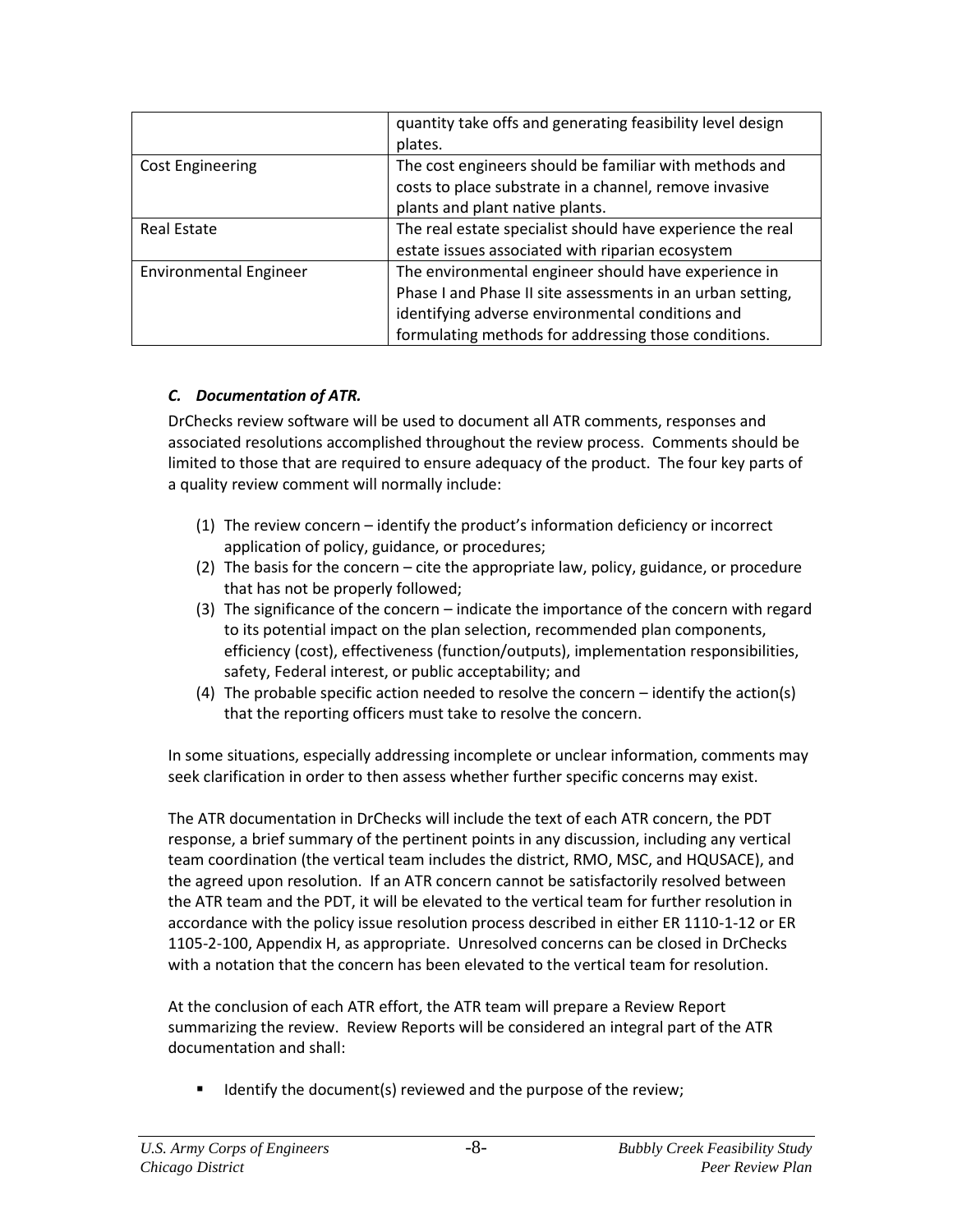- Disclose the names of the reviewers, their organizational affiliations, and include a short paragraph on both the credentials and relevant experiences of each reviewer;
- Include the charge to the reviewers;
- Describe the nature of their review and their findings and conclusions;
- Identify and summarize each unresolved issue (if any); and
- Include a verbatim copy of each reviewer's comments (either with or without specific attributions), or represent the views of the group as a whole, including any disparate and dissenting views.

ATR may be certified when all ATR concerns are either resolved or referred to the vertical team for resolution and the ATR documentation is complete. The ATR Lead will prepare a Statement of Technical Review certifying that the issues raised by the ATR team have been resolved (or elevated to the vertical team). A Statement of Technical Review should be completed, based on work reviewed to date, for the AFB, draft report, and final report. A sample Statement of Technical Review is included in Attachment 2.

## <span id="page-11-0"></span>**5. INDEPENDENT EXTERNAL PEER REVIEW (IEPR)**

IEPR may be required for decision documents under certain circumstances. IEPR is the most independent level of review, and is applied in cases that meet certain criteria where the risk and magnitude of the proposed project are such that a critical examination by a qualified team outside of USACE is warranted. A risk-informed decision, as described in EC 1165-2-214, is made as to whether IEPR is appropriate. IEPR panels will consist of independent, recognized experts from outside of the USACE in the appropriate disciplines, representing a balance of areas of expertise suitable for the review being conducted. There are two types of IEPR:

- Type I IEPR. Type I IEPR reviews are managed outside the USACE and are conducted on project studies. Type I IEPR panels assess the adequacy and acceptability of the economic and environmental assumptions and projections, project evaluation data, economic analysis, environmental analyses, engineering analyses, formulation of alternative plans, methods for integrating risk and uncertainty, models used in the evaluation of environmental impacts of proposed projects, and biological opinions of the project study. Type I IEPR will cover the entire decision document or action and will address all underlying engineering, economics, and environmental work, not just one aspect of the study. For decision documents where a Type II IEPR (Safety Assurance Review) is anticipated during project implementation, safety assurance shall also be addressed during the Type I IEPR per EC 1165-2-214.
- Type II IEPR. Type II IEPR, or Safety Assurance Review (SAR), are managed outside the USACE and are conducted on design and construction activities for hurricane, storm, and flood risk management projects or other projects where existing and potential hazards pose a significant threat to human life. Type II IEPR panels will conduct reviews of the design and construction activities prior to initiation of physical construction and, until construction activities are completed, periodically thereafter on a regular schedule. The reviews shall consider the adequacy, appropriateness, and acceptability of the design and construction activities in assuring public health safety and welfare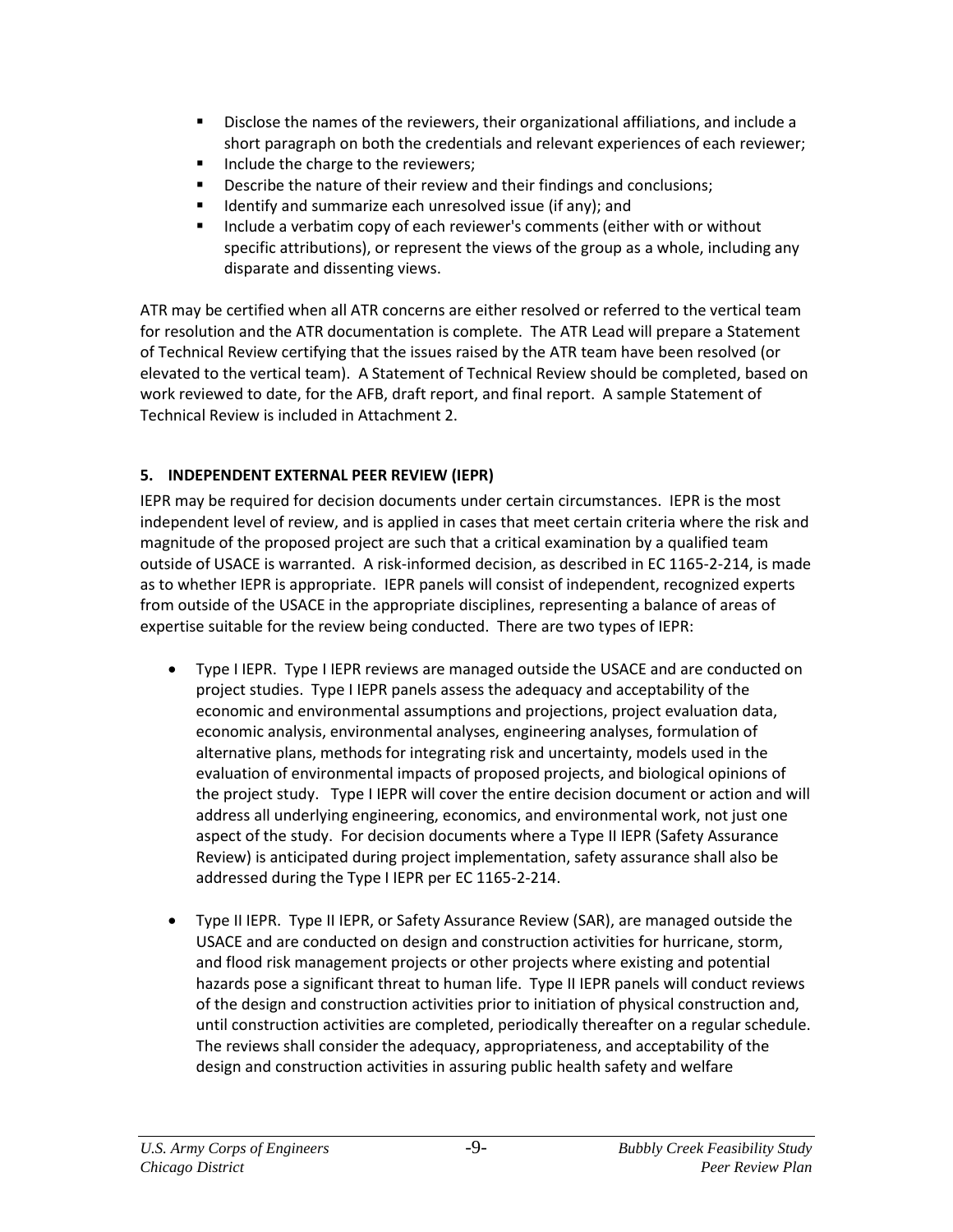#### <span id="page-12-0"></span>*A. Decision on IEPR.*

A Type I IEPR will be executed on the draft Feasibility Study document. A Type I IEPR will be conducted because this project may be controversial due to its location, given the proximity to potentially contaminated lands. Bubbly Creek has been severely altered by human development and a century ago served as a dumping ground for the local meat packing industry.

The Bubbly Creek Ecosystem Restoration project does not include features that pose a significant threat to human life, therefore a Type II IEPR, or Safety Assurance Review (SAR) will not be conducted during the design phase of this project.

### <span id="page-12-1"></span>*B. Products to Undergo Type I IEPR.*

The Type I IEPR will be performed on the draft Feasibility Study document at the time of public review.

## <span id="page-12-2"></span>C. *Documentation of Type I IEPR.*

Documentation of Type I IEPR: The IEPR panel will be selected and managed by an Outside Eligible Organization (OEO) per EC 1165-2-214, Appendix D. Panel comments will be compiled by the OEO and should address the adequacy and acceptability of the economic, engineering and environmental methods, models, and analyses used. IEPR comments should generally include the same four key parts as described for ATR comments in Section 4.c above. The OEO will prepare a final Review Report that will accompany the publication of the final decision document and shall:

- Disclose the names of the reviewers, their organizational affiliations, and include a short paragraph on both the credentials and relevant experiences of each reviewer;
- Include the charge to the reviewers;
- Describe the nature of their review and their findings and conclusions; and
- Include a verbatim copy of each reviewer's comments (either with or without specific attributions), or represent the views of the group as a whole, including any disparate and dissenting views.

The final Review Report will be submitted by the OEO no later than 60 days following the close of the public comment period for the draft decision document. USACE shall consider all recommendations contained in the Review Report and prepare a written response for all recommendations adopted or not adopted. The final decision document will summarize the Review Report and USACE response. The Review Report and USACE response will be made available to the public, including through electronic means on the internet.

### <span id="page-12-3"></span>**6. POLICY AND LEGAL COMPLIANCE REVIEW**

All decision documents will be reviewed throughout the study process for their compliance with law and policy. Guidance for policy and legal compliance reviews is addressed in Appendix H, ER 1105-2-100. These reviews culminate in determinations that the recommendations in the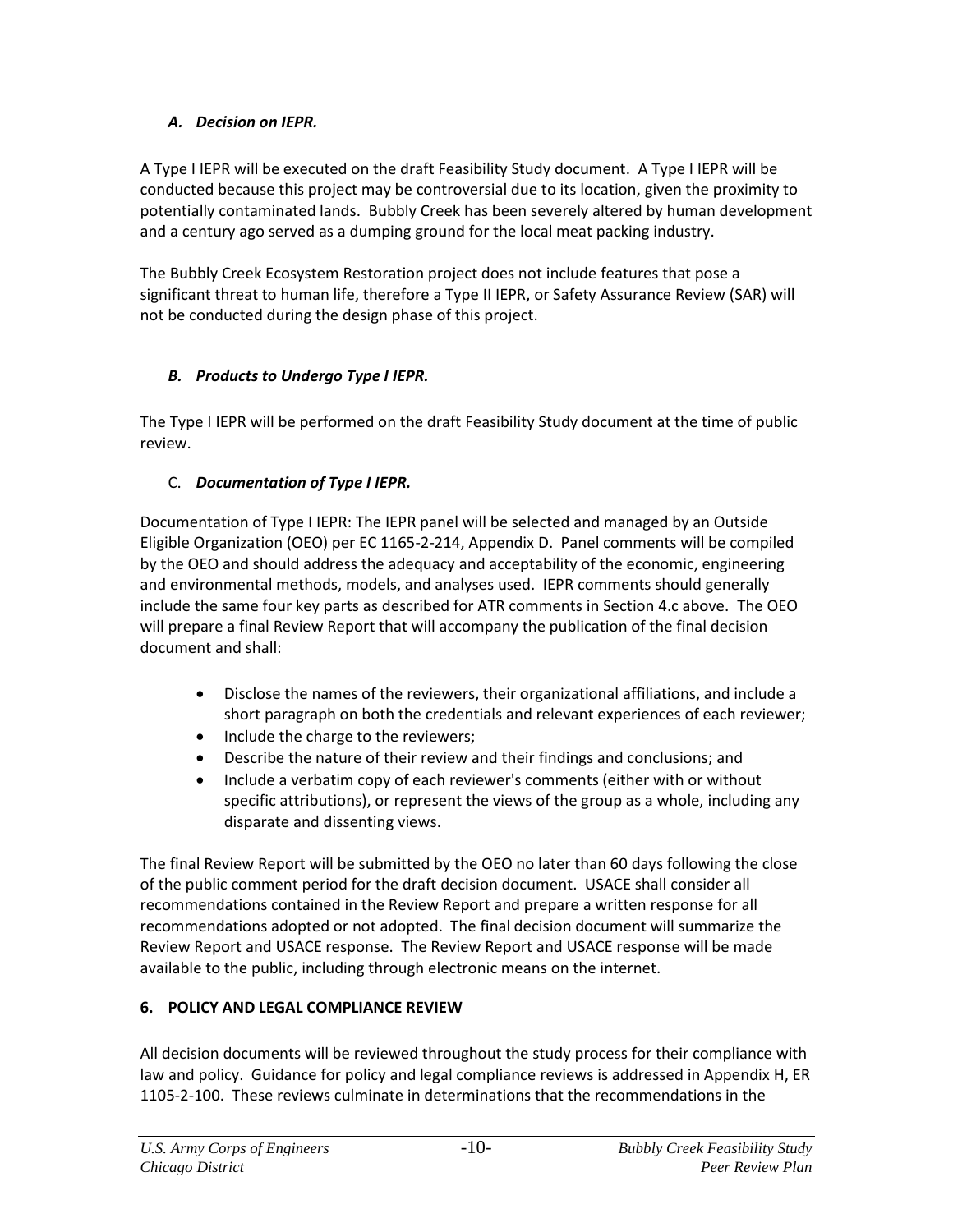reports and the supporting analyses and coordination comply with law and policy, and warrant approval or further recommendation to higher authority by the home MSC Commander. DQC and ATR augment and complement the policy review processes by addressing compliance with pertinent published Army policies, particularly policies on analytical methods and the presentation of findings in decision documents.

#### <span id="page-13-0"></span>**7. COST ENGINEERING MANDATORY CENTER OF EXPERTISE (Cost-MCX) REVIEW AND CERTIFICATION**

All decision documents shall be coordinated with the Cost Engineering MCX, located in the Walla Walla District. The Cost-MCX will assist in determining the expertise needed on the ATR team and Type I IEPR team (if required) and in the development of the review charge(s). The Cost-MCX will also provide the Cost Engineering MCX certification. The RMO is responsible for coordination with the Cost-MCX.

### <span id="page-13-1"></span>**8. MODEL CERTIFICATION AND APPROVAL**

EC 1105-2-412 mandates the use of certified or approved models for all planning activities to ensure the models are technically and theoretically sound, compliant with USACE policy, computationally accurate, and based on reasonable assumptions. Planning models, for the purposes of the EC, are defined as any models and analytical tools that planners use to define water resources management problems and opportunities, to formulate potential alternatives to address the problems and take advantage of the opportunities, to evaluate potential effects of alternatives and to support decision making. The use of a certified/approved planning model does not constitute technical review of the planning product. The selection and application of the model and the input and output data is still the responsibility of the users and is subject to DQC, ATR, and IEPR (if required).

EC 1105-2-412 does not cover engineering models used in planning. The responsible use of well-known and proven USACE developed and commercial engineering software will continue and the professional practice of documenting the application of the software and modeling results will be followed. As part of the USACE Scientific and Engineering Technology (SET) Initiative, many engineering models have been identified as preferred or acceptable for use on Corps studies and these models should be used whenever appropriate. The selection and application of the model and the input and output data is still the responsibility of the users and is subject to DQC, ATR, and IEPR (if required).

### <span id="page-13-2"></span>*A. Planning Models.*

The following planning models have been used in the development of the decision document and the link to documentation attesting to their certified status:

1) Institute of Water Resource Plan [http://www.pmcl.com/iwrplan/SoftwareInfo\\_1\\_0\\_11\\_0.asp;](http://www.pmcl.com/iwrplan/SoftwareInfo_1_0_11_0.asp)

2) Floristic Quality Assessment Coefficients for Conservation for the Chicago Region [http://cw-environment.usace.army.mil/model-library.cfm?CoP=Restore&Option=View&Id=318;](http://cw-environment.usace.army.mil/model-library.cfm?CoP=Restore&Option=View&Id=318) and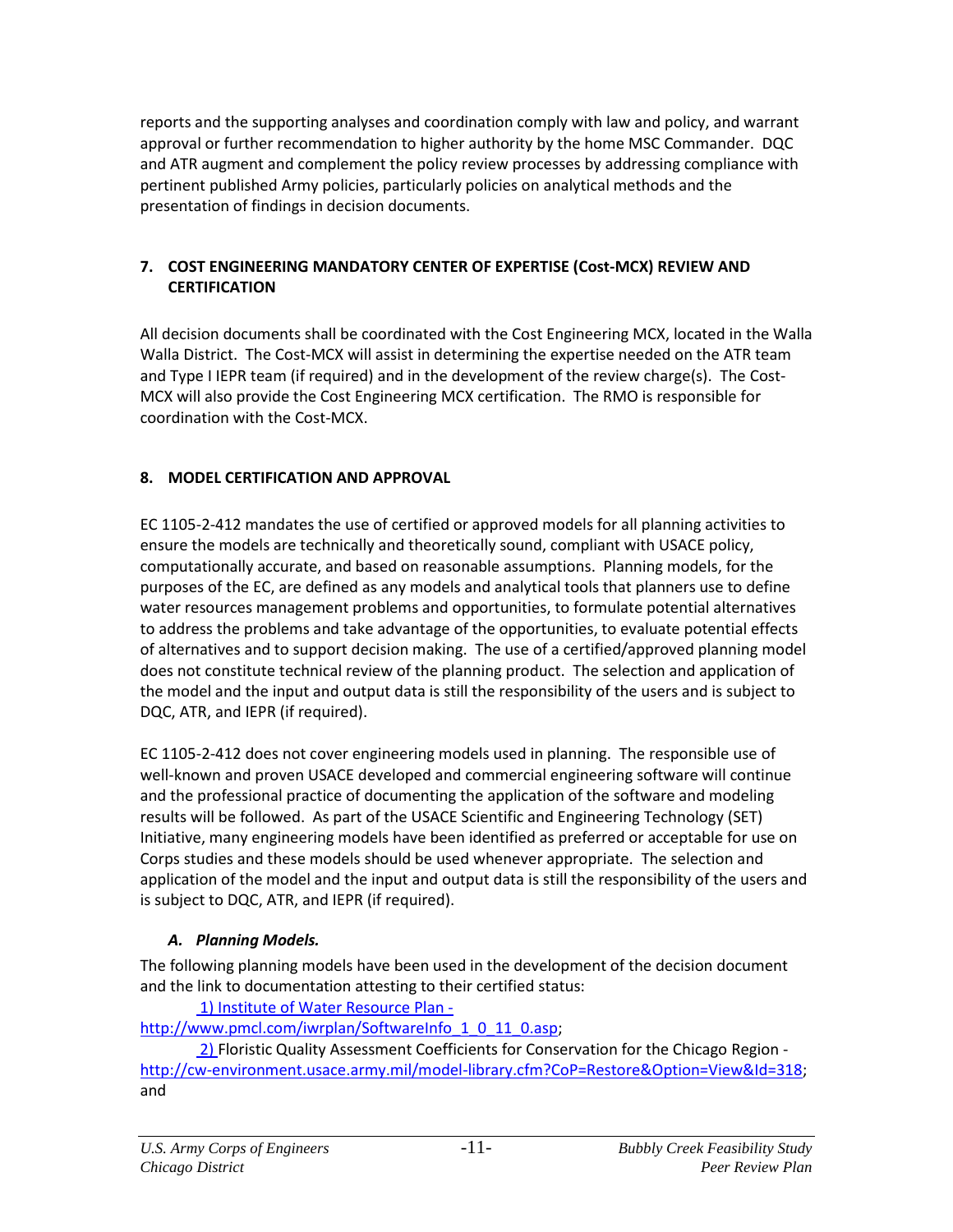3) the Chicago Area Waterway System Habitat Index - [http://cw](http://cw-environment.usace.army.mil/model-library.cfm?CoP=Restore&Option=View&Id=58)[environment.usace.army.mil/model-library.cfm?CoP=Restore&Option=View&Id=58.](http://cw-environment.usace.army.mil/model-library.cfm?CoP=Restore&Option=View&Id=58) The Chicago Area Waterway System Habitat Index and the Floristic Quality Assessment Coefficients for Conservation for the Chicago Region will be used to quantify the benefits of the Bubbly Creek ecosystem restoration project.

#### <span id="page-14-0"></span>**9. REVIEW SCHEDULES AND COSTS**

#### *A. DQC Schedule and Cost.*

The District Quality Control reviews will cost approximately \$20,000 each, with a total estimate of \$60,000. DQC will occur seamlessly throughout the feasibility report creation process. Quality checks and reviews occur during the development process and are carried out as a routine management practice. A formal DQC review will occur prior to AFB submittal to LRD and Headquarters for the Draft Feasibility submittal in October 2013.

#### <span id="page-14-1"></span>*B. ATR Schedule and Cost.*

The estimated cost for ATR is approximately \$30,000 to \$50,000 each, with a total estimate of \$90,000 to \$150,000.Some ATR has already occurred. Remaining ATR will occur during the AFB Feasibility Report, Draft Final Feasibility Report, and Final Feasibility Report. The ATR team is invited to take part in weekly team meetings and monthly vertical team meetings. Comment resolution meetings will be scheduled with the ATR team, if necessary. ATR review is scheduled prior to October submission of the AFB and prior to the September submission of the DE's Notice.

| <b>Product</b>                                   | Date             | Cost     |
|--------------------------------------------------|------------------|----------|
| <b>Feasibility Scoping Meeting Document</b>      | Aug 2010         | \$30,000 |
| <b>Alternative Formulation Briefing Document</b> | <b>Jul 2013</b>  | \$55,000 |
| <b>Draft Feasibility Report*</b>                 | Apr 2014         | \$35,000 |
| <b>Final Feasiblity*</b>                         | <b>June 2014</b> | \$10,000 |

**\*Estimated date and cost provided for reviews not yet completed**

### <span id="page-14-2"></span>*C. Type I IEPR Schedule and Cost.*

The contract for the Type I IEPR has been estimated to cost \$100,000 and district participation would cost approximately \$30,000. The IEPR will commence on or about March 7, 2014 and Final IEPR is expected to be received May 30, 2014.

### <span id="page-14-3"></span>*D. Total Cost.*

The total cost for reviews required by EC 1165-2-214 for the Bubbly Creek Project is estimated at approximately \$300,000. The costs of the reviews are not escalated over time; the costs are based on today's rates.

### <span id="page-14-4"></span>**10. PUBLIC PARTICIPATION**

In addition to the public access provided to the Peer Review Plan on the District and respective PCX web sites, the District will solicit public input regarding elements of a potential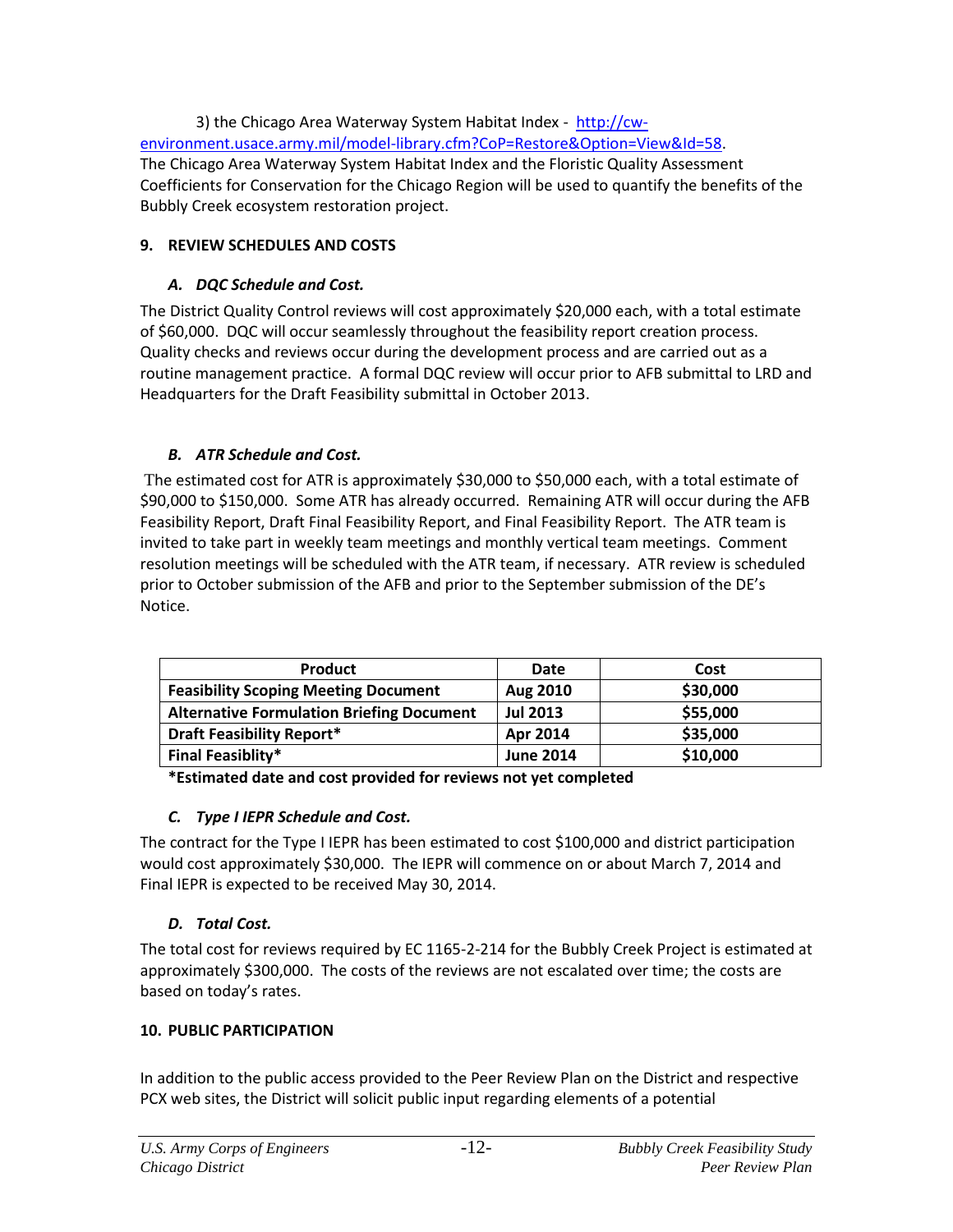Recommended Plan through the upper Des Plaines River project newsletters and other avenues of outreach. Additionally, the District will solicit input from the Executive Steering Committee, which includes concerned municipalities, local, state and federal agencies, and local interest groups, on the contents an approach of the review plan. In order to satisfy requirements of the National Environmental Policy Act (NEPA), an environmental compliance document will be developed as part of the feasibility study process and released for public review. Comments received through these activities will be reviewed, incorporated into the feasibility report where appropriate and formal responses prepared by District staff. Significant and relevant comments on the study process will be provided to the ATR teams as part of the review package.

#### <span id="page-15-0"></span>**11. REVIEW PLAN APPROVAL AND UPDATES**

The Great Lakes and Ohio River Division is responsible for approving the review plan. Approval is provided by the MSC Commander. The commander's approval should reflect vertical team input (involving district, MSC, RMC, and HQUSACE members) as to the appropriate scope and level of review for the project. Like the PMP, the review plan is a living document and may change as the study progresses. Changes to the review plan should be approved by following the process used for initially approving the plan. In all cases the MSCs will review the decision on the level of review and any changes made in updates to the project. The latest version of the Review Plan, along with the Commanders' approval memorandum, will be posted on the Home District's webpage. The latest Review Plan should also be provided to the RMO and home MSC.

#### <span id="page-15-1"></span>**12. CHICAGO DISTRICT CONTACTS**

Michael Padilla, Project Manager, 313-846-5427

### <span id="page-15-2"></span>**ATTACHMENT 1: TEAM ROSTERS**

#### **Project Delivery Team**

| Role                          | <b>Name</b> | <b>Telephone</b> |
|-------------------------------|-------------|------------------|
| Project Manager               |             |                  |
| Lead Planner                  |             |                  |
| <b>Restoration Ecology</b>    |             |                  |
| Ecology                       |             |                  |
| Botany                        |             |                  |
| <b>Cultural Resources</b>     |             |                  |
| Civil Engineer                |             |                  |
| <b>Cost Engineer</b>          |             |                  |
| Geotechnical Engineer         |             |                  |
| <b>Environmental Engineer</b> |             |                  |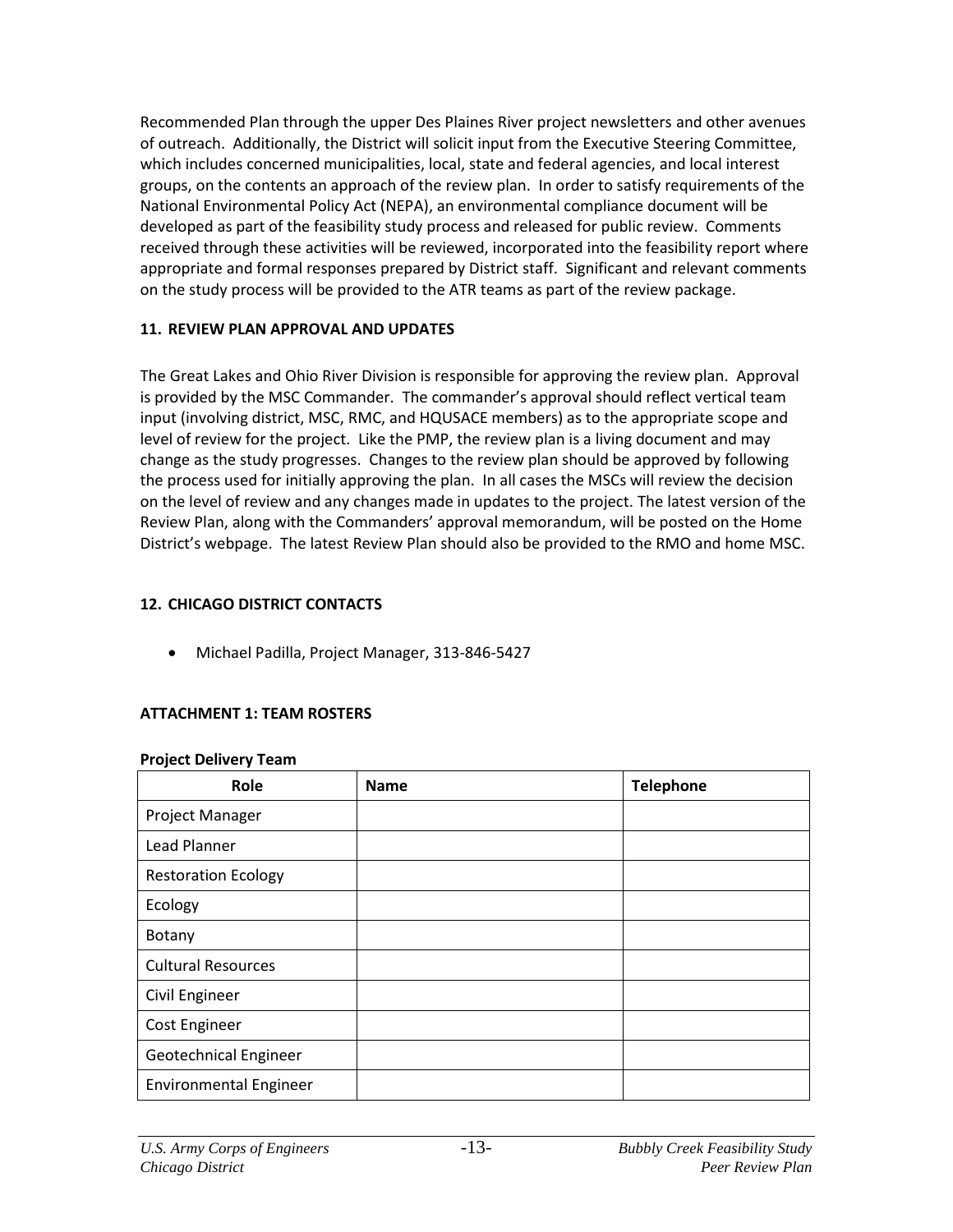| <b>Hydraulic Engineer</b> |  |
|---------------------------|--|
| Real Estate               |  |
| Planning - Sponsor        |  |
| Environmental - Sponsor   |  |

### **Agency Technical Review Team**

| Role                             | <b>Name</b> | <b>Telephone</b> |
|----------------------------------|-------------|------------------|
| <b>ATR Leader/Planning</b>       |             |                  |
| Civil Engineer                   |             |                  |
| Plan Form                        |             |                  |
| <b>Hydraulic Engineer</b>        |             |                  |
| <b>Cost Engineering</b>          |             |                  |
| <b>Biologist/NEPA</b>            |             |                  |
| <b>Environmental Engineering</b> |             |                  |
| <b>Real Estate</b>               |             |                  |
| Geotechnical                     |             |                  |
| Economics                        |             |                  |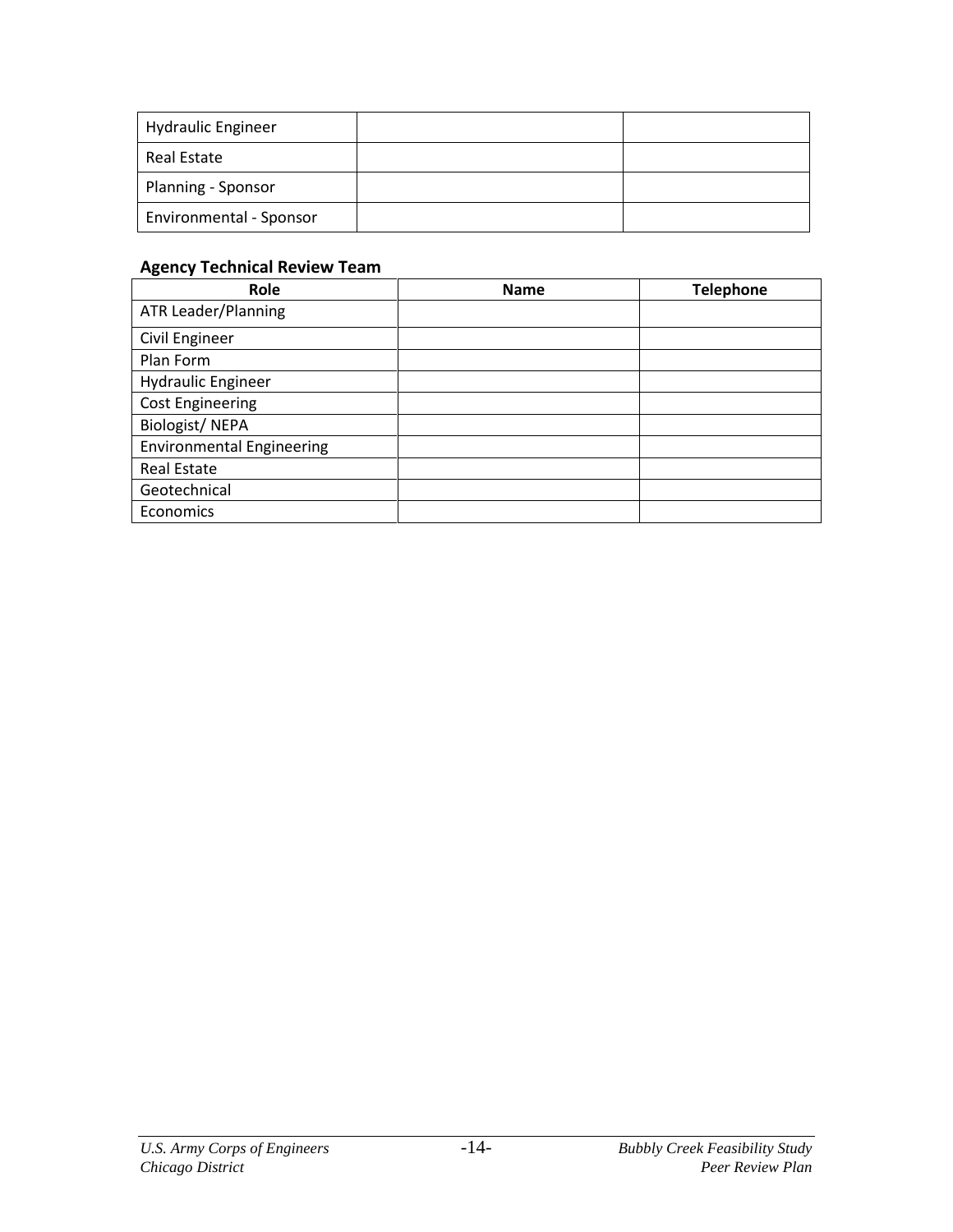#### <span id="page-17-0"></span>**ATTACHMENT 2: SAMPLE STATEMENT OF TECHNICAL REVIEW**

#### **COMPLETION OF AGENCY TECHNICAL REVIEW**

The Agency Technical Review (ATR) has been completed for the *<type of product>* for *<project name and location>*. The ATR was conducted as defined in the project's Review Plan to comply with the requirements of EC 1165-2-214. During the ATR, compliance with established policy principles and procedures, utilizing justified and valid assumptions, was verified. This included review of: assumptions, methods, procedures, and material used in analyses, alternatives evaluated, the appropriateness of data used and level obtained, and reasonableness of the results, including whether the product meets the customer's needs consistent with law and existing US Army Corps of Engineers policy. The ATR also assessed the District Quality Control (DQC) documentation and made the determination that the DQC activities employed appear to be appropriate and effective. All comments resulting from the ATR have been resolved and the comments have been closed in DrChecks<sup>sm</sup>.

| <b>SIGNATURE</b>                                                                                                                                 |      |  |
|--------------------------------------------------------------------------------------------------------------------------------------------------|------|--|
| <b>Name</b>                                                                                                                                      | Date |  |
| <b>ATR Team Leader</b>                                                                                                                           |      |  |
| <b>Office Symbol/Company</b>                                                                                                                     |      |  |
|                                                                                                                                                  |      |  |
| <b>SIGNATURE</b>                                                                                                                                 |      |  |
| <b>Name</b>                                                                                                                                      | Date |  |
| Project Manager (home district)                                                                                                                  |      |  |
| <b>Office Symbol</b>                                                                                                                             |      |  |
|                                                                                                                                                  |      |  |
| <b>SIGNATURE</b>                                                                                                                                 |      |  |
| <b>Name</b>                                                                                                                                      | Date |  |
| Architect Engineer Project Manager <sup>1</sup>                                                                                                  |      |  |
| Company, location                                                                                                                                |      |  |
|                                                                                                                                                  |      |  |
| <b>SIGNATURE</b>                                                                                                                                 |      |  |
| <b>Name</b>                                                                                                                                      | Date |  |
| Review Management Office Representative                                                                                                          |      |  |
| <b>Office Symbol</b>                                                                                                                             |      |  |
|                                                                                                                                                  |      |  |
| <b>CERTIFICATION OF AGENCY TECHNICAL REVIEW</b>                                                                                                  |      |  |
| Significant concerns and the explanation of the resolution are as follows: <i>Describe the major technical</i><br>concerns and their resolution. |      |  |

As noted above, all concerns resulting from the ATR of the project have been fully resolved.

| <i>SIGNATURE</i>                     |      |
|--------------------------------------|------|
| <b>Name</b>                          | Date |
| Chief, Design Branch (home district) |      |
| <b>Office Symbol</b>                 |      |

*SIGNATURE*

*Name* Date Chief, Planning Branch (home district) *Office Symbol* <sup>1</sup> Only needed if some portion of the ATR was contracted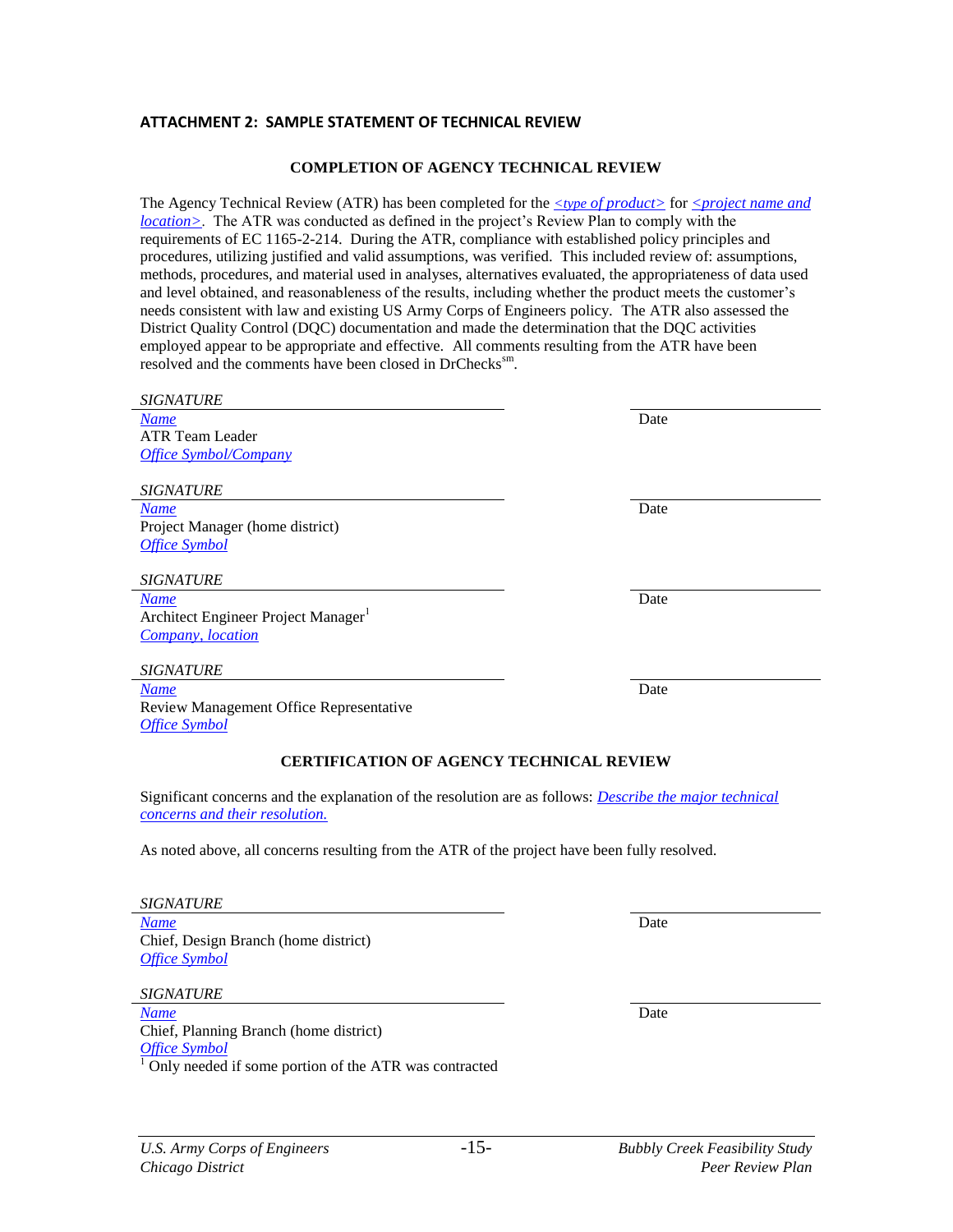#### <span id="page-18-0"></span>**ATTACHMENT 3: REVIEW PLAN REVISIONS**

| <b>Revision Date</b> | <b>Description of Change</b>                                                                                                                                                   | Page / Paragraph<br><b>Number</b> |
|----------------------|--------------------------------------------------------------------------------------------------------------------------------------------------------------------------------|-----------------------------------|
| 2 April 2014         | Updated to Comply with Current Guidance. Original<br>Review Plan was prepared using Peer Review Process from<br>2005. There are no changes in scope from the original<br>plan. | Throughout                        |
|                      |                                                                                                                                                                                |                                   |
|                      |                                                                                                                                                                                |                                   |